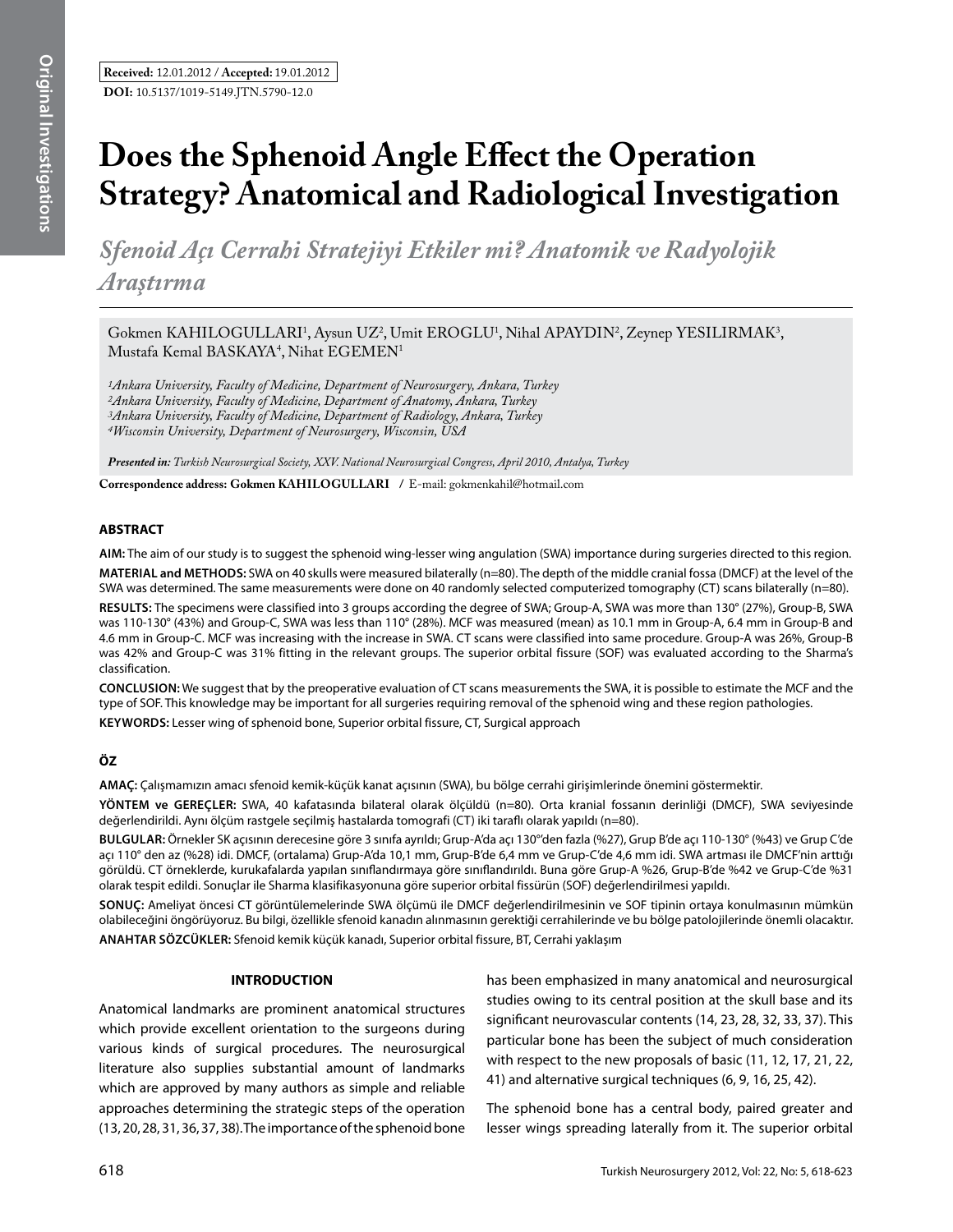fissure, triangular and connecting the cranial cavity and orbit, is bounded medially by the sphenoid body, above by the lesser wing, below by the medial margin of the orbital surface of the greater wing. The posterior ridge of the lesser wing (sphenoid ridge) determines the posterior border of the anterior cranial fossa and has close relationship with the cranial nerves (III, IV, VI, frontal and nasociliary nerve) running beneath it and with some vascular structures (superior ophthalmic vein, orbital branch of the middle meningeal artery). The lesser wing is connected to the body by an anterior root, thin and flat, and a posterior, thick and triangular root; between them the optic canal contains the optic nerve and ophthalmic artery (37, 40).

The CT and 3D-CT scan procedures are routinely used in surgical operations in conjugation with anatomical studies (2, 5). Despite the importance of the sphenoid bone that has been well reported, the importance of the angulation of the sphenoid wing has not been emphasized in previous anatomical or radiological studies. Our previous experiences made us think that the knowledge of the sphenoid angle may be of use to determine the depth of the anterior cranial fossa anteriorly, in other words to say, the posterior extension of the sphenoid wing. We also hypothesized that the degree of the sphenoid angle may contribute to the shape of the superior orbital fissure. The aim of this study, therefore, is to show how the preoperative measurement of this angulation on CT scans contributes the determination of the surgical strategy.

## **MATERIAL and METHODS**

#### A three-phase approach was used for this study.

First, measurements of dry skulls were done. Forty dry human available in skull collection of the Department of Anatomy, Ankara University Faculty of Medicine were examined bilaterally (n=80). The calvaria were cut horizontally in parallel to the line intersecting the lambdoid and sagittal sutures. The measurements done bilaterally and included the following rank.

First, a tangential line passing through the lesser wing of the sphenoid was determined. Then, three points were defined; point "a" was referred as the intersection point of the tangential line on lesser sphenoid wing, point "b" as the tip of the anterior clinoid process and point "c" as the terminal point of the lateral extension of the sphenoid wing on the lateral wall of the middle cranial fossa. These points were used to determine the sphenoid angle "d" which is formed by union of a-c and a-b lines. Finally, the vertical line perpendicular to point "a" was determined as line "e" and perpendicular that line "e", a horizontal line was drawn to the anterior pole of the middle cranial fossa. This horizontal line was referred as line "f" and this line was used to determine the anterior depth of the temporal pole (Figure 1).

The second phase included the bilateral examination of the SOF on the same specimens and classifying the specimens according to the Sharma Classification (Figure 2A,B) (32). We also determined the correlation between the degree of sphenoid angle and the Sharma Group in which the specimens fit in.

The final phase of the study included bilateral examination of the cranial 3D-CT scans. Randomly selected 3D-CT images of 40 patients were evaluated bilaterally (n=80), retrospectively. The patients were informed that their scans would be used for measurements in this study. The same measurements were obtained on the CT images (Figure 3A-C).

All the measurements obtained from dry skulls were compared within groups and relation between these structures examined (Figure 4A-C).

#### **RESULTS**

We have classified our specimens into 3 groups according the degree of sphenoid wing angulation (d). According to this classification, Group A is determined as specimens possessing more than  $130^{\circ}$  of angulation, Group B: specimens possessing 110-130<sup>°</sup> of angulation and Group C: specimens possessing less than 110° of angulation. The measurements revealed that 22 (10 left, 12 right sides) out of 80 sides (27.5%) fit in Group A, 35 specimens (43.5%) (17 left, 18 right sides) it in Group B and 23 specimens (28.7%) (13 left, 10 right sides) fit in Group C (Table I) (Figure 3A-C).

The depth of the middle cranial fossa (f) was measured at a mean of 10.3 mm on the left sides, 9.9 mm on right sides of the specimens in Group A. The overall depth in Group A was calculated as 10.1 mm (mean). This depth was measured at a mean of 6.6 mm on the left sides and 6.2 mm on the right sides of the Group B specimens. The group mean was 6.4 mm. And for the Group C the depth of the middle cranial fossa was measured at a mean of 4.8 mm on left and 4.4 mm on right sides with a group mean of 4.6 mm (Table I).

The overall sphenoid wing angulation was 119 degrees on left sides and the 118 degrees on right sides of dry bone specimens. The mean depth of the middle cranial fossa was measured as 6.9 mm on left and 6.8 mm on right sides.

The SOF on the dry bones were evaluated according to the Sharma Classification. Based on this classification our Group A specimens had 10 "Type 8", 5 "Type 7", 5 "Type 9" and 2 "Type 1" SOF. Group B possessed 16 "Type 6", 8 "Type 3", 4 "Type 1", 3 "Type 2", 3 "Type 4" and 1 "Type 8" specimens. And for the Group C numbers were as follows: 5 "Type 6", 5 "Type 7", 5 "Type 8", 2 "Type 1", 2 "Type 1", 2 "Type 3", 2 "Type 4" and 2 "Type 9" (Table II) (Figure 2A-B).

The evaluation of the sphenoid wing angulation in CT and 3D-CT revealed following results based on the same classification system used for dry bones. The angulation degrees between dry bones and CT- 3D CT specimens were similar:

Group A: 21 specimens (11 left, 10 right sides) (26.2%);

Group B: 34 specimens (17 left, 17 right sides) (42.5%);

Group C: 25 specimens (12 left, 13 right sides) (31.2%) (Table I) (Figure 4A-C).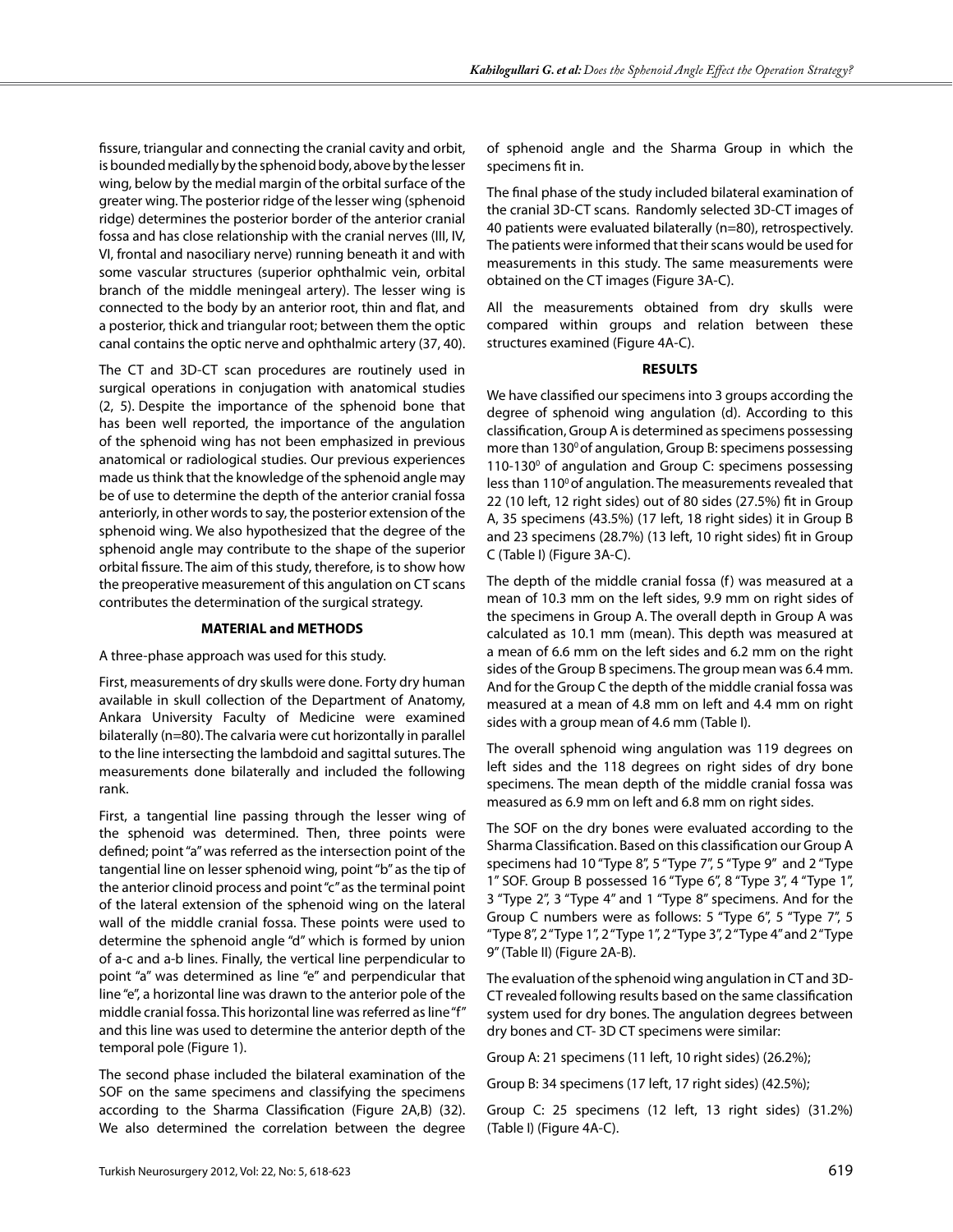The overall sphenoid wing angulation was 116.5 degrees on left and the 114.9 degrees on right sides of specimens evaluated by cranial CT. No statistical significant difference was observed on right and left sides of the specimens within same groups (p>0,05).

#### **DISCUSSION**

There is scant information in the literature regarding the angulation of the sphenoid wing. But some of the authors have pointed the importance of the angulation pattern. Venes and



Figure 1: The angulation of the sphenoid wing (left side). **a:** The intersection point of the tangential line on lesser sphenoid wing. **b:** Tip of the anterior clinoid process. **c:** The terminal point of the lateral extension of the spheoid wing on the lateral wall of the middle cranial fossa. **d:** Sphenoid angle (which is formed by union of a-c and a-b lines). **e:** The vertical line perpendicular from point "a" to base of middle cranial fossa. **f:** The horizontal line from middle of the 'e' point to the anterior pole of the middle cranial fossa.

Burdi has revealed that the lesser wing is showing an almost perpendicular angle in Alpert's Syndrome and postulated that the partial resection of its lateral part can fix the coronal synostosis seen is this syndrome (39). The sphenoid wing also shows some significant changes secondary to some pathological conditions (18). Ozturk et al. had revealed the angle between the sphenoid ridge and sagittal plane as 42 degrees at right and 40 degrees at left sides. And they calculated the distance between the SOF and anterior clinoid process and the alar crest (26).According to the results of the present study, we noticed that the angulations measured on dry specimens and cranial CT sections were very similar. Increase in sphenoid wing angle is significantly related with the increase in the depth of the middle cranial fossa, in other words the increase in the protrusion of the sphenoid ridge. All this knowledge made us think that the cranial bone window cranial CT scans may help the neurosurgeons to obtain information about sphenoid ridge and sphenoid wing angle. This information could be of help to plan the surgical strategy.

One of the most common used approach for intracranial pathologies is frontotemporal craniotomy or as pterional craniotomy as modified by Yasargil (17,21,41). It is easy to reach a broader area if additional maneuvers are applied. With these modified approaches it is possible to access the vascular structure such as anterior circulation and basilar artery aneurysms, orbital, retroorbital, sellar, chiasmatic, retroclival and prepontine areas. Maneuvers such as changing the position of the head, retraction of the laterobasal or temporal lobes as well as removal of some bony structures from skull base provides to master these regions (34,41). Removal of the inner part of the lesser wing forming the part of the orbital roof and the diploic part of the sphenoid bone has been reported to be appropriate for certain approaches. However, a careless maneuver may result in penetrating into the orbit or to the cavernous sinus (12, 41). The removal of the outer side of the lesser wing through the SOF was reported to increase the exposure like 1.5 cm (21). When the bony flap removed during pterional craniotomies, the bleeding usually results from the sphenoid wing and the middle meningeal artery (7). The sphenoid wing is suggested to be drilled through the apex of the SOF till the level of meningoorbital (recurrent meningeal)



**Figure 2:** Superior orbital fissure samples. **A)** Sharma Type 8 SOF on the right orbita. Sample to 'narrow type' SOF. **B)** Sharma Type 6 on the bilateral orbita. Sample to 'wide type' SOF.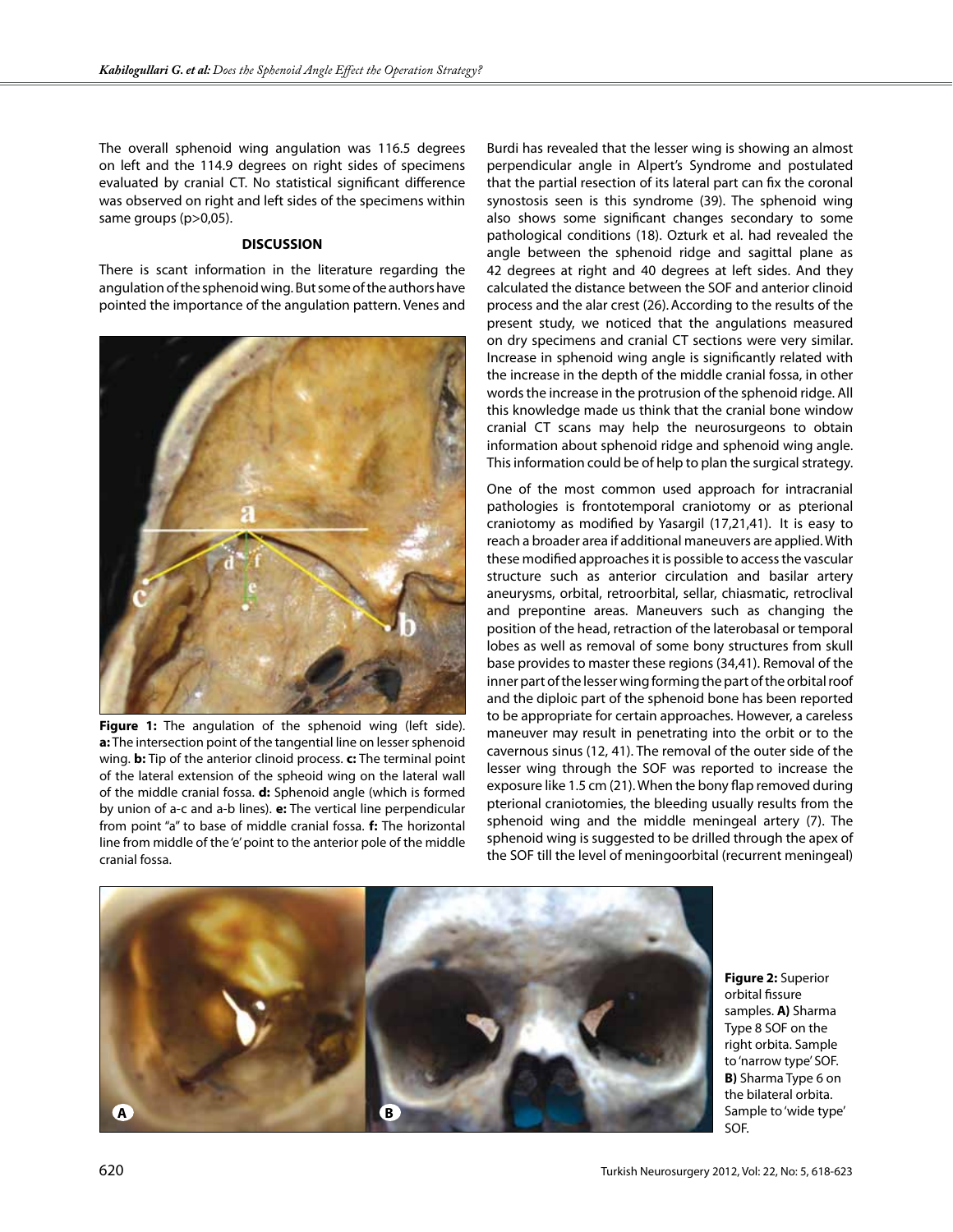

Figure 3: The type of sphenoid wing on the 3D-CT samples. A) Group A is determined as specimens possessing more than 130<sup>o</sup> of angulation (left side) **B)** Group B specimens possessing 110-130° of angulation (left side) **C**) Group C specimens possessing less than 110<sup>°</sup> of angulation (left side).



Figure 4: The type of sphenoid wing on the dry skulls samples. A) Group A is determined as specimens possessing more than 130<sup>o</sup> of angulation (right side) B) Group B specimens possessing 110-130<sup>°</sup> of angulation (left side) C) Group C specimens possessing less than 110<sup>°</sup> of angulation (right side).

**Table I:** The Number and % of the Specimens Fitting in Groups Classified According to the Sphenoid Wing Angle and the Relation Between the Depth of the Middle Cranial Fossa on Dry Skulls and the Groups

|                                                        | <b>Group A</b>    | <b>Group B</b>   | <b>Group C</b> |
|--------------------------------------------------------|-------------------|------------------|----------------|
| Dry skull $(n=80)$                                     | 22 (27%)          | 35 (43%)         | 23 (28%)       |
| Depth of the middle cranial fossa on dry skulls (mean) | $10.1 \text{ mm}$ | $6.4 \text{ mm}$ | 4.6 mm         |
| $CT (n=80)$                                            | 21 (26%)          | 34 (42%)         | 25 (31%)       |

**Table II:** The SOF Types According to the Sharma Classification and their Distribution Among Groups Divided According to Degree of the Sphenoid Wing Angle (\*the Medial Part of SOF is Narrower than the Other Types)

|              | <b>Group A</b>           | <b>Group B</b>           | <b>Group C</b> | Number of cases and percentage |
|--------------|--------------------------|--------------------------|----------------|--------------------------------|
| Type 1       | 2                        | 4                        | 2              | 8 (10%)                        |
| Type 2       | $\overline{\phantom{0}}$ | 3                        | ۰.             | 3(3.75%)                       |
| Type 3       | ۰                        | 8                        | $\overline{2}$ | 10 (12.5%)                     |
| Type 4       | $\overline{\phantom{0}}$ | 3                        | $\overline{2}$ | 5(6.25%)                       |
| Type 5       | ۰                        | -                        |                | $0(0\%)$                       |
| Type 6       |                          | 16                       | 5              | 21 (26.25%)                    |
| Type 7*      | 5                        |                          | 5              | 10 (12.5%)                     |
| Type 8*      | 10                       |                          | 5              | 16 (20%)                       |
| Type 9*      | 5                        | $\overline{\phantom{0}}$ | $\mathfrak{D}$ | 7 (8.75%)                      |
| <b>Total</b> | 22                       | 35                       | 23             | 80                             |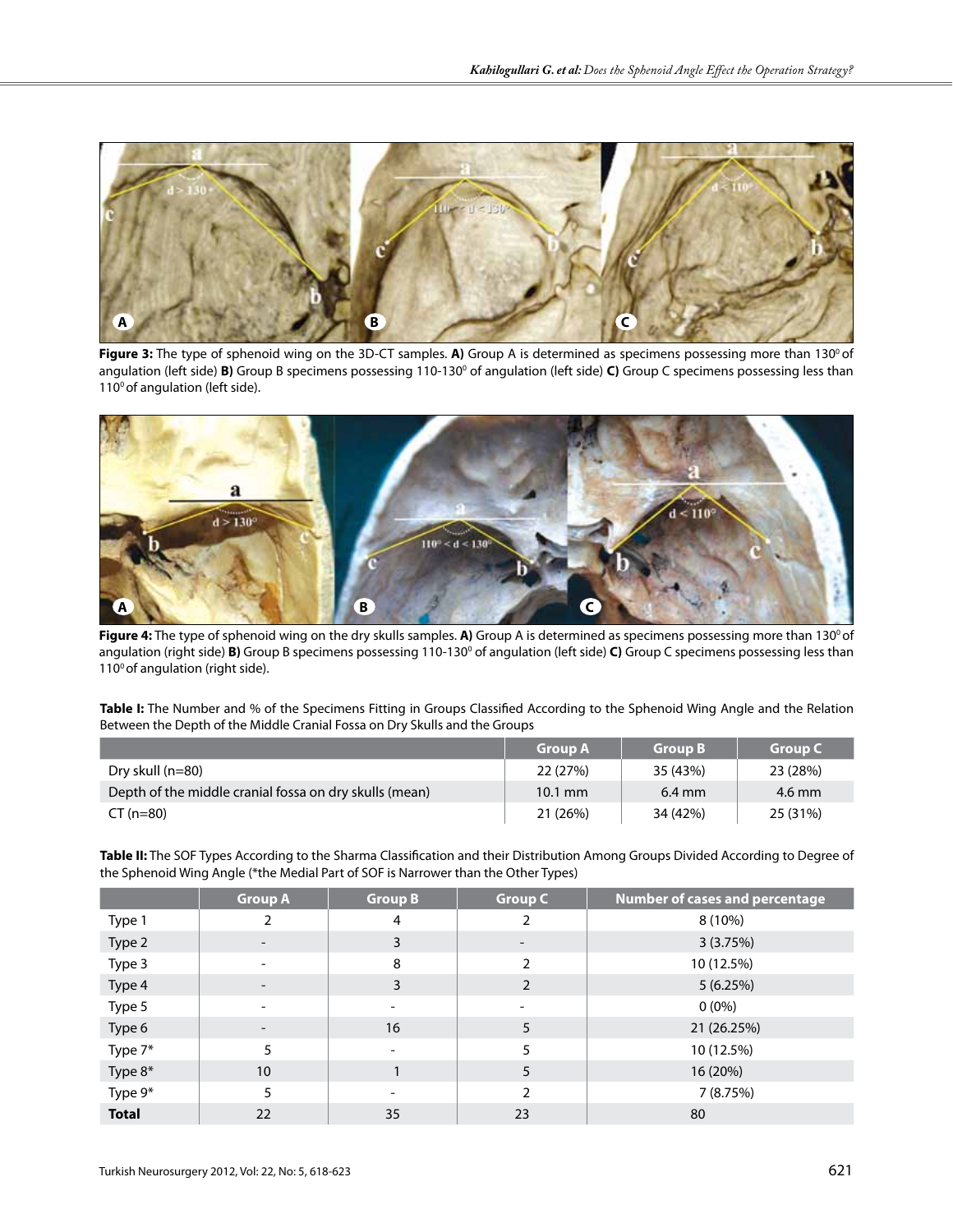artery and thus an attempt made to obtain greater exposure (1, 8, 11, 41). Rhoton has emphasized that removal of the part of lesser wing which is close to the orbital roof and the roof of the optic canal as well as the sphenoid ridge makes it possible to access a wide area such as the anterior circulation and the basilar artery aneurysms (30). Similarly, removal of the greater wing of the sphenoid and the squamous portion of the temporal bone was reported to increase the mobility of the anterior temporal lobe (41). The maximal excision line was suggested as 6 cm from the tip of the temporal tip for the left side and 7-8 cm for the right side (22). All these information and data show us that any preoperative assessment of the sphenoid wing anatomy is very important for neurosurgeons.

According to our observations we considered that the shape of the SOF can be evaluated based on sphenoid wing angle. Sharma et al. has classified the shape of SOF into 9 distinct types (32). They reported that the SOF gets narrower on the medial side especially in Type 7, 8 and 9. In the present study we observed that the differences in the angulation of the sphenoid wing may effect the shape of the SOF (Table 2). Accordingly, the specimens possessing Group A pattern sphenoid wing had a narrow SOF as specified in "narrow type" SOF. However in Group B, only one specimen had a narrow SOF. In Group C (narrow angle sphenoid wing), the number of the specimens possessing narrow (Type 7-9) and wide (Type 1-6) SOF were almost equal. Based on these results, we suggest that the shape of the SOF can be evaluated with preoperative cranial CT and thus planning of the surgical strategy becomes easy. The pterional approach directed to SOF necessitates removal of the sphenoid wing so that precise information of the related area is mandatory (3, 23, 33). Coscarella et al. had offered an alternative extradural exposure to the anterior clinoid process via the SOF as a surgical corridor which proved easier and more reliable surgery in every case. Based on all this information, it may be postulated that the preoperative evaluation of the SOF anatomy increases the surgical success (9).

One of the pathologies regarding this region is meningiomas of the sphenoid wing. It has been reported as one of the most common type of meningioma together with parasagittal meningiomas (4). Brotchi and Bonnal has classified these kinds of meningiomas under 5 groups. Accordingly, Group A: deep or clinoidal or sphenocavernous, Group B: en plaque of the sphenoid wings, Group C: en masse of the sphenoid wings (Group A+ Group B), Group D: Middle ridge tumor, Group E: Pterional global tumor or sylvian point tumor. Of these, the groups of meningiomas related to our study can be considered as Group B and D.

In case of a pathology related to one of the sphenoid wings, data gathered from preoperative CT evaluation of the normal side of the sphenoid wing may be used to make assessments of the sphenoid wing angle, depth of the middle cranial fossa and the shape of the SOF of the pathologic side. Thus the surgical strategy can be determined. In those cases, appropriate removal of the sphenoid wing may increase the

surgical success. Even if a large bony segment is removed, there will be no need to make a bony reconstruction soon (4). Whatever the type of the sphenoid wing meningioma, the authors invariably report the trick of the surgical technique as removal of the sphenoid wing after providing a good anatomical orientation for SOF and the related area (10, 15, 19, 24, 27).

### **CONCLUSIONS**

- 1. The measurements obtained from dry skulls and the CT and/or 3D-CT scans are almost identical and the proposed classification is valid for both groups.
- 2. Increase in sphenoid wing angle is significantly related with the increase in the protrusion of the sphenoid wing.
- 3. The medial part of the SOF is quite narrow among the group with the widest sphenoid angle. The SOF is not narrow at all among the group with the medium angle wideness. However, the size of the SOF may vary among the group with the narrowest wing angle.

A detailed knowledge of sphenoid ridge and SOF is mandatory both for preoperative planning of surgical strategies and to lower the risk of iatrogenic injury during neurosurgical approaches. We suggest that the results of the present study serves substantial data to the neurosurgeons for the determination of sphenoidal angle and SOF anatomy on routine preoperative CT and especially on 3D-CT scans, so that contributes the determination of the surgical strategy before the operation.

#### **REFERENCES**

- 1. Abdel Aziz KM, Chiocoine MR, van Loveren HR: Surgical corridors to the skull base, in Batjer HH, Loftus CM, (eds), Textbook of Neurological Surgery. Philadelphia: Lippincott Williams and Wilkins, 2003: 29-44
- 2. Alvernia JE, Spomar DG, Olivero WC: A computed tomography scan and anatomical cadaveric study of the pterygopalatine ganglion for use in Gamma-Knife treatment of cluster headache. J Neurosurg 107: 805-808, 2007
- 3. Ammirati M, Bernardo A: Anatomical study of the superior orbital fissure as seen during a pterional approach. J Neurosurg 106:151-156, 2007
- 4. Brotchi J, Bonnal JP: Lateral and middle sphenoid wing meningiomas, in Al-Mefty O, (eds), Meningiomas. Newyork: Raven Press, 1991: 413-425
- 5. Bulsara KR, Leveque JC, Gray L, Fukushima T, Friedman AH, Villavicencio AT: Three-dimensional computed-tomographic analysis of the relationship between the arcuate eminence and the superior semicircular canal. Neurosurgery 59:7-12, 2006
- 6. Collignon F, Link M: Paraclinoid and cavernous sinus regions: Measurement of critical structures relevant for surgical procedure. Clin Anat 18: 3-9, 2005
- 7. Connolly ES, McKhann GM, Huang J: Fundamentals of operative techniques in neurosurgery. Major cranial approaches-Pterional approaches. Newyork-Stuttgart: Thieme, 1994: 202- 209